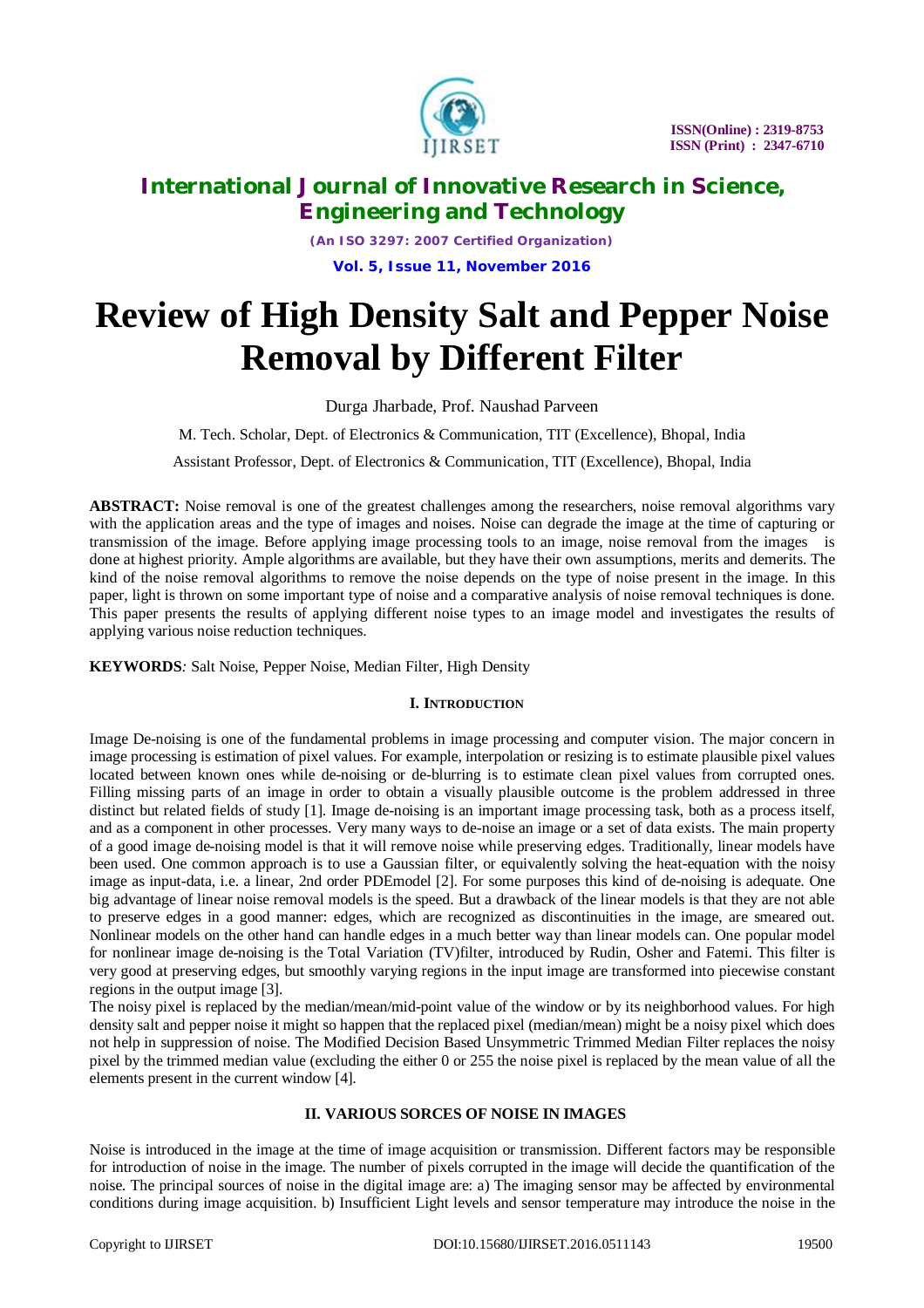

*(An ISO 3297: 2007 Certified Organization)*

#### **Vol. 5, Issue 11, November 2016**

image. c) Interference in the transmission channel may also corrupt the image. d) If dust particles are present on the scanner screen, they can also introduce noise in the image.

#### **DIFFERENT NOISE TYPES:-**

Noise is the undesirable effects produced in the image. During image acquisition or transmission, several factors are responsible for introducing noise in the image. Depending on the type of disturbance, the noise can affect the image to different extent. Generally our focus is to remove certain kind of noise. So we identify certain kind of noise and apply different algorithms to remove the noise. Image noise can be classified as Impulse noise (Salt-and-pepper noise), Amplifier noise (Gaussian noise), Shot noise, Quantization noise (uniform noise), Film grain, on-isotropic noise, Multiplicative noise (Speckle noise) and Periodic noise.

Impulse Noise (Salt and Pepper Noise) :- The term impulse noise is also used for this type of noise [5]. Other terms are spike noise, random noise or independent noise. Black and white dots appear in the image [6] as a result of this noise and hence salt and pepper noise. This noise arises in the image because of sharp and sudden changes of image signal. Dust particles in the image acquisition source or over heated faulty components can cause this type of noise. Image is corrupted to a small extent due to noise. Show the effect of this noise on the original image (Fig 1).



Figure 1: Original image without noise, Image with salt & pepper noise

Gaussian Noise (Amplifier Noise):- The term normal noise model is the synonym of Gaussian noise. This noise model is additive in nature [7] and follow Gaussian distribution. Meaning that each pixel in the noisy image is the sum of the true pixel value and a random, Gaussian distributed noise value. The noise is independent of intensity of pixel value at each point.



Figure 2: Gaussian noise

Poisson Noise (Photon Noise):-

Poisson or shot photon noise is the noise that can cause, when number of photons sensed by the sensor is not sufficient to provide detectable statistical information [4]. This noise has root mean square value proportional to square root intensity of the image. Different pixels are suffered by independent noise values. At practical grounds the photon noise and other sensor based noise corrupt the signal at different proportions [3].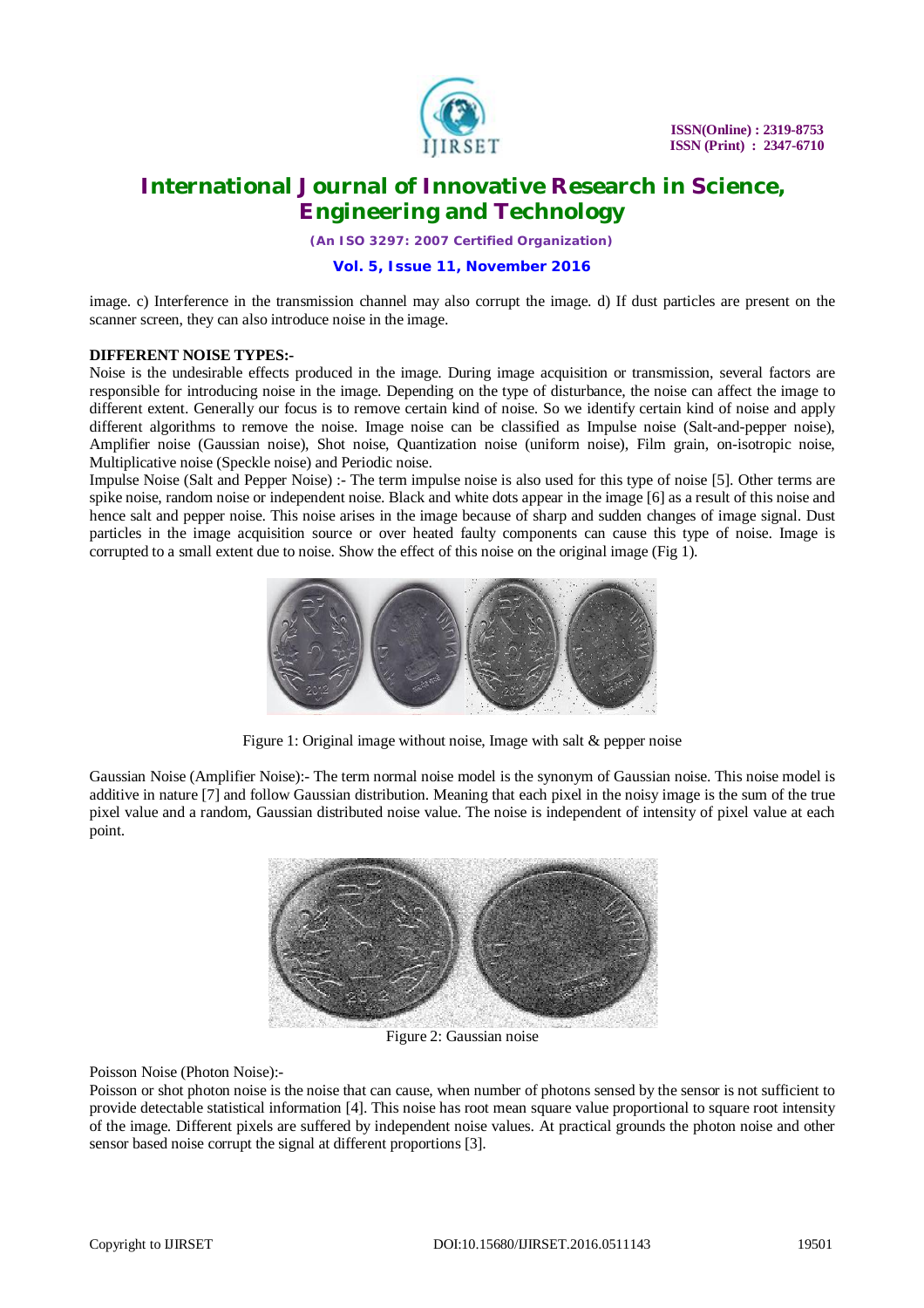

*(An ISO 3297: 2007 Certified Organization)* **Vol. 5, Issue 11, November 2016**



Figure 3: Image with Poisson noise

Speckle Noise:-

This noise is originated because of coherent processing of back scattered signals from multiple distributed points. In conventional radar system this type of noise is noticed when the returned signal from the object having size less than or equal to a single image processing unit, shows sudden fluctuations.



Figure 4: Image with speckle noise

### **III. IMAGE DE-NOISING**

Image de-noising is very important task in image processing for the analysis of images. Ample image de-noising algorithms are available, but the best one should remove the noise completely from the image, while preserving the details. De-noising methods can be linear as well as non-linear. Where linear methods are fast enough, but they do not preserve the details of the images, whereas the non- linear methods preserve the details of the images. Broadly speaking, De-noising filters can be categorized in the following categories:

- o Adaptive Filter
- o Order Statistics Filter
- o Mean Filter
- o Averaging
- o Median Filter

Adaptive Filter:- These filters change their behavior on the basis of statistical characteristics of the image region, encompassed by the filter region.BM3D is an adaptive filter. It is a nonlocal image modeling technique based on adaptive, high order group-wise models. This de-noising algorithm can be divided in three steps [7-8]:

1. Analysis. Firstly similar image blocks are collected in groups. Blocks in each group are stacked together to form 3-D data arrays, which are de-correlated using an invertible 3D transform.

2. Processing. The obtained 3-D group spectra are filtered by hard thresholding.

3. Synthesis. The filtered spectra are inverted, providing estimates for each block in the group. These block-wise estimates are returned to their original positions and the final image reconstruction is calculated as a weighted average of all the obtained block-wise estimates.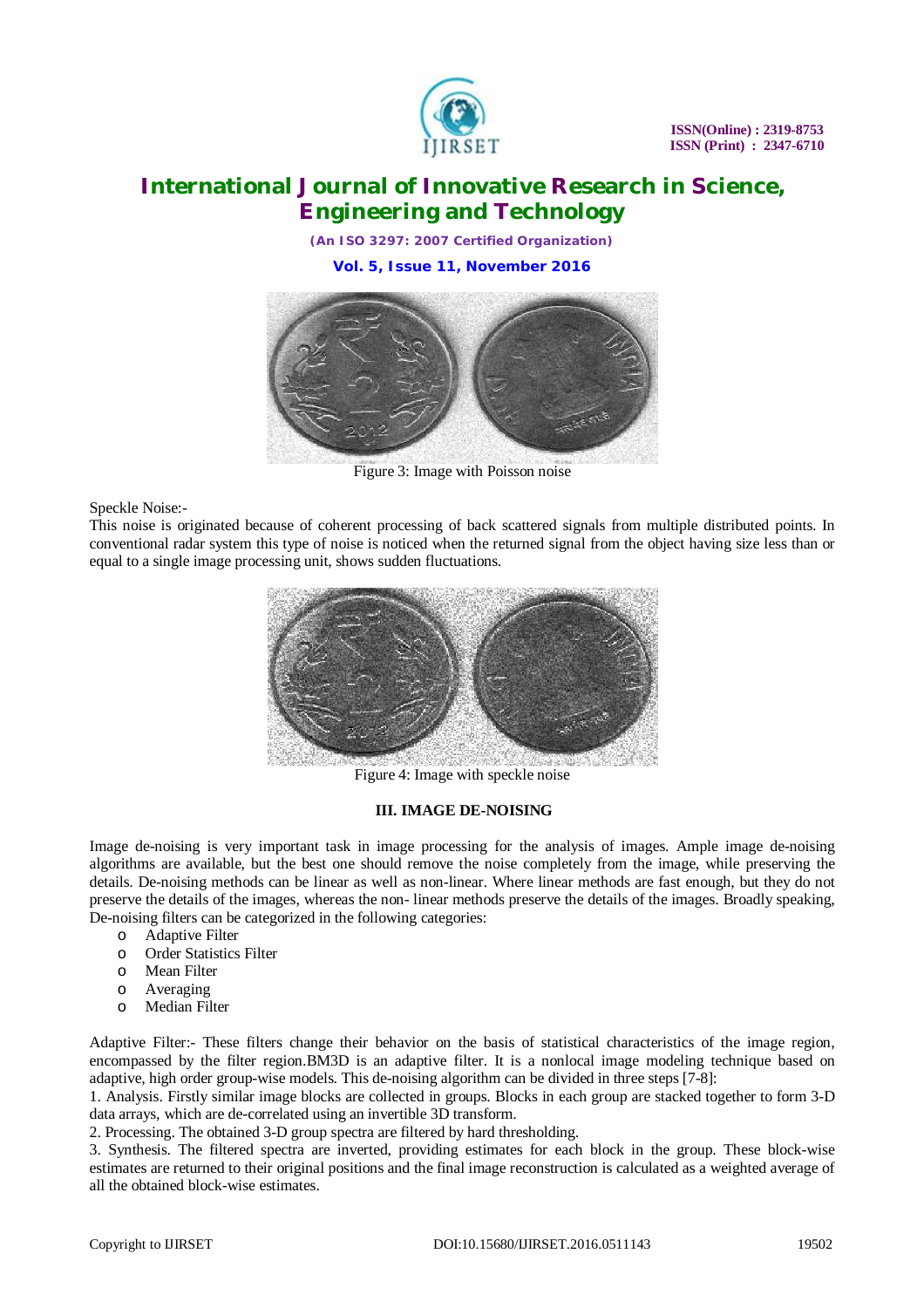

*(An ISO 3297: 2007 Certified Organization)*

#### **Vol. 5, Issue 11, November 2016**

Order Statistics Filter:- Order-Statistics filters are non-linear filters whose response depends on the ordering of pixels encompassed by the filter area. When the center value of the pixel in the image area is replaced by 100th percentile, the filter is called max-filter. On the other hand, if the same pixel value is replaced by 0th percentile, the filter is termed as minimum filter. In this filtering technique, the pixel is replaced with the median of the neighboring pixels. A window is chosen, which vary for the 1D signal and 2D signals, and the window slides over each pixel value. Some issues with median filter includes that the majority of the computational effort and time is spent on calculating the median of each window.

Mean Filter:-

Mean filter is an averaging linear filter [6]. Here the filter computes the average value of the corrupted image in a predecided area. Then the center pixel intensity value is replaced by that average value. This process is repeated for all pixel values in the image. Figure 5-8, show the effect of using mean filter of size 5X5 on different types of noise.



Figure 5: Mean filter used on Salt pepper noise



Figure 6: Mean filter used on Gaussian noise



Figure 7: Mean filter used on Poisson noise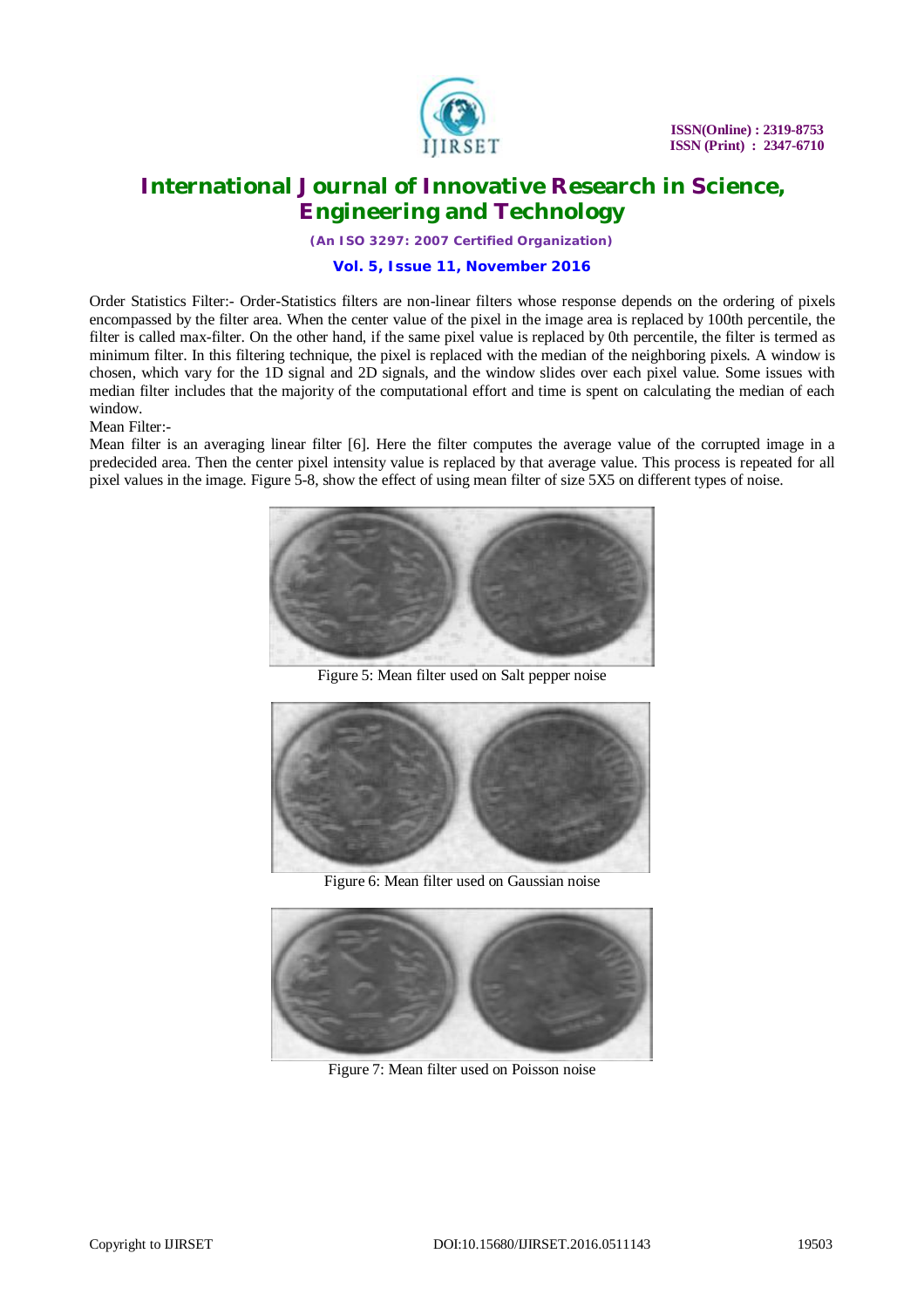

*(An ISO 3297: 2007 Certified Organization)* **Vol. 5, Issue 11, November 2016**



Figure 8: Mean filter used for Speckle noise

Averaging Filter:-

The averaging filter is used to restoring gray scale and color images highly corrupted by salt and pepper noise and overcoming the drawback of mean filter. As in mean filter here also first the corrupted pixel is detected and then one of the below case is applied to that pixel: Case 1: If the selected window contains noisy pixel (255 or 0) and all the neighboring pixel values are also noisy pixels, then their median value will also be noisy. Hence to avoid this, the mean is calculated of the pixels in the selected window and the noisy pixel is replaced by that value. Case 2: If the selected window contains noisy pixel (255 or 0) and some of the neighboring pixel values are noisy, then their median value will also be noisy. Hence to remove noise from the image, 1-D array of the selected image region is obtained so that the 0/255 values will be eliminated and after this the median of remaining values is calculated and the noisy pixel value is replaced by this value. Case 3: If there is no noisy pixel in the selected window, then no changes are done and the pixel value is left unchanged. This algorithm shows better results than the other filters but the drawback is that it leads to blurring of the image at higher noise densities.

Median Filter:-

Median filter is a best order static, non- linear filter, whose response is based on the ranking of pixel values contained in the filter region. Median filter is quite popular for reducing certain types of noise. Here the center value of the pixel is replaced by the median of the pixel values under the filter region [9] [10]. The median filter is a non-linear filtering technique which is used to remove noise. In this filtering technique, the pixel is replaced with the median of the neighboring pixels. A window is chosen, which vary for the 1D signal and 2D signals, and the window slides over each pixel value. Some issues with median filter includes that the majority of the computational effort and time is spent on calculating the median of each window. As the filter must process every entry in the signal therefore for large signals, the efficiency of median calculation is a critical in determining how fast the algorithm can run. Also median filter is only effective at low noise densities and fails at higher noise densities.

### **IV. MODIFIED MEDIAN FILTER**

The Modified median filter algorithm is a variation to Decision Base Partial Trimmed Global Mean Filter or DBPTGMF algorithm. The major drawback of DBPTGMF algorithm [6], is when a selected window contains only 0 and 255 value then the restored value is either 0 or 255(again noisy), leads us to propose MDBPTGMF. In this algorithm when a selected window contain both the 0 and 255 values then the processing pixel is replaced by mean value of the selected window. The detail of the algorithm is given below.

#### **Algorithm:**

Step 1: Select a 3 x 3 2-D window. Assume that the processing pixel is Pij, which lies at the center of window.

Step 2: If  $0 <$  Pi $\le$  255, then the processing pixel or Pij is uncorrupted and left unchanged.

Step 3: If  $Pi$  = 0 or  $Pi$  = 255, then it is considered as corrupted pixel and four cases are possible as given below.

Case i): If the selected window has all the pixel value as 0, then Pij is replaced by the Salt noise (i.e. 255).

Case ii): If the selected window contains all the pixel value as255, then Pij is replaced by the pepper noise (i.e. 0). Case iii): If the selected window contains all the value as 0 and 255 both. Then the processing pixel is replaced by mean value of the window.

Case iv): If the selected window contain not all the element 0 and 255. Then eliminate 0 and 255 and find the median value of the remaining element. Replace Pij with median value.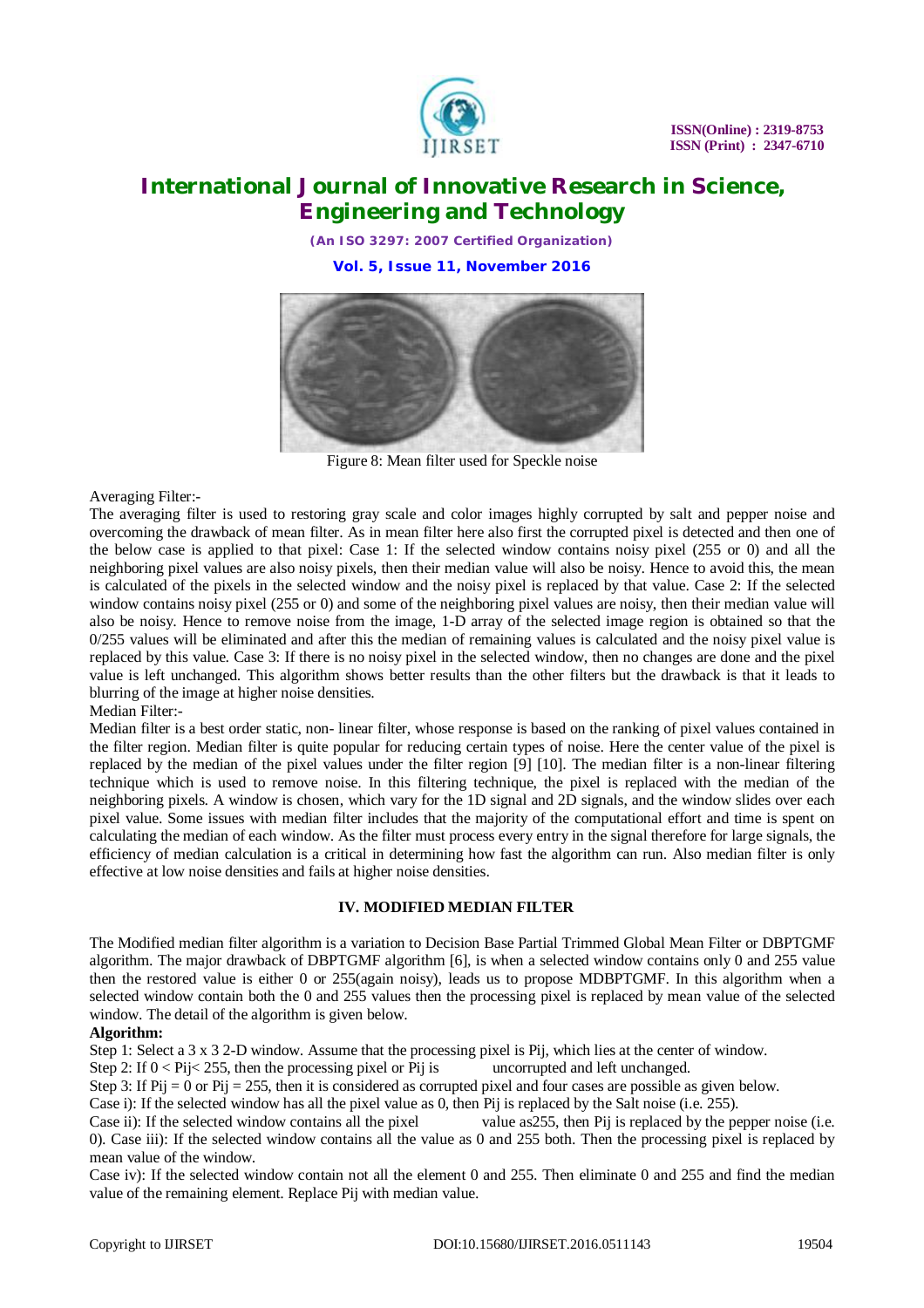

*(An ISO 3297: 2007 Certified Organization)*

**Vol. 5, Issue 11, November 2016**

Step 4: Repeat step 1 to 3 for the entire image until the process is complete.



Figure 9: Flow Chart of Proposed Method



Figure 10: Read the Matrix

#### **V. CONCLUSION**

In this paper, we have discussed different types of noise that creep in images during image acquisition or transmission. Light is also thrown on the causes of these noises and their major sources. In the second section we present the various filtering techniques that can be applied to de-noise the images. Experimental results presented, insists us to conclude median filters performed well. Whereas averaging and minimum filters performed worst. Median filter is the best